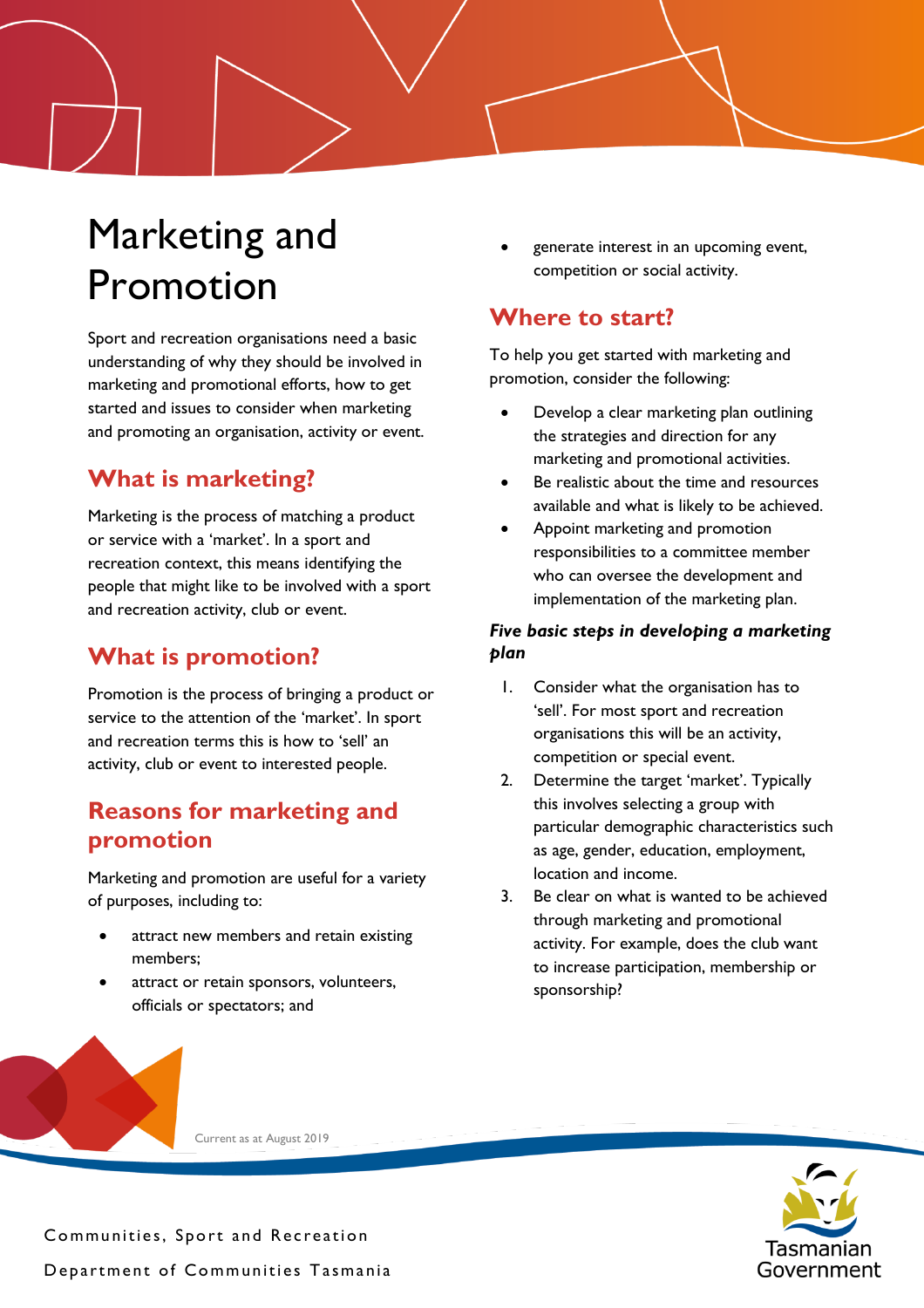- 4. Determine the best way to reach the target audience. The key to success is understanding what the audience wants and tailoring marketing efforts accordingly.
- 5. Develop a timeline or action plan for when the various strategies will be implemented.

## **What is the best method for promotion?**

There are many different options for promotion, and what is most effective depends on the situation, the product to be sold and the audience being promoted to.

#### *Common mediums for promotion including:*

- advertisements;
- a special event or activity;
- media exposure newspapers, online, radio, magazines, television;
- social media;
- sponsorship;
- networking;
- brochures and flyers;
- newsletters and annual reports;
- questionnaires or surveys;
- a launch:
- public notice boards; and
- public speaking.

While the above list is a useful starting point, some of the best promotions involve media that have not been thought of previously. Don't be scared to be creative.

It is also important to review previous promotional strategies to see what has worked and how it can be improved. Similarly, it is worth considering what other groups do, particularly competitors.

## **What does 'image' have to do with marketing?**

An area often overlooked in terms of marketing is the public or corporate 'image' of sport and recreation organisations. Everything done and said and everything people see or hear forms part of a corporate image.

Everyone involved with a sport or recreation organisation, from players to spectators, should be aware that their actions and behaviour may influence people's perceptions of the organisation or activity. If an organisation has a poor public image, even the best promotional campaigns are unlikely to be successful.

When considering what an organisation's public image is like, it is worth considering the following:

- How are public inquiries handled?
- How are complaints handled?
- How are umpires and officials treated?
- How do coaches treat players?
- How do people in the organisation look (uniforms or dress codes)?
- How do spokespeople come across in the media and public forums?
- How does the stationery and correspondence look?
- How is the organisation portrayed in the media?

## **How to get media exposure?**

Combining a media release with personal contact will increase the chance of getting exposure. It is a good idea to nominate someone from the club as a media liaison officer, responsible for contacting the media and writing media releases.